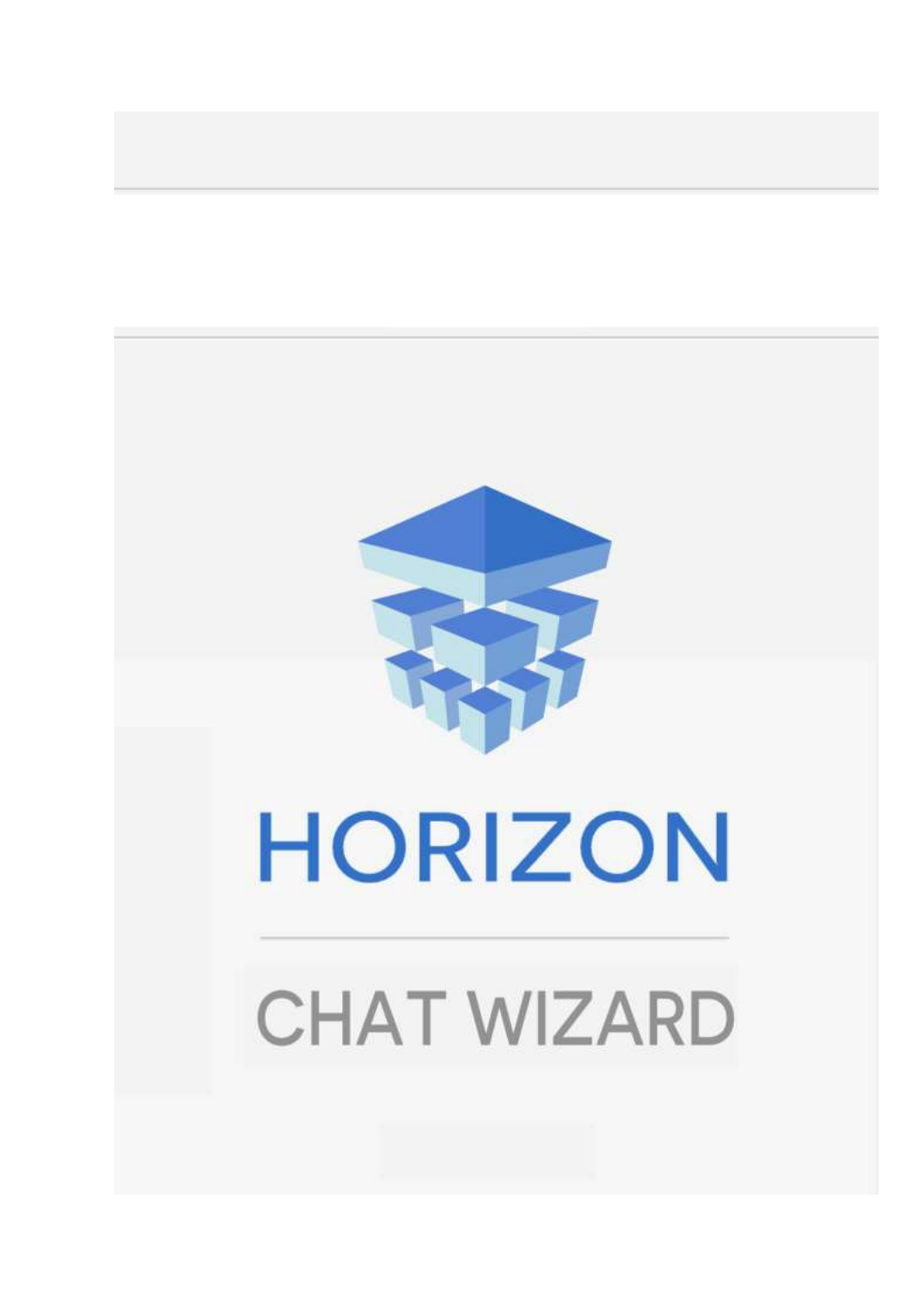

# **Contents**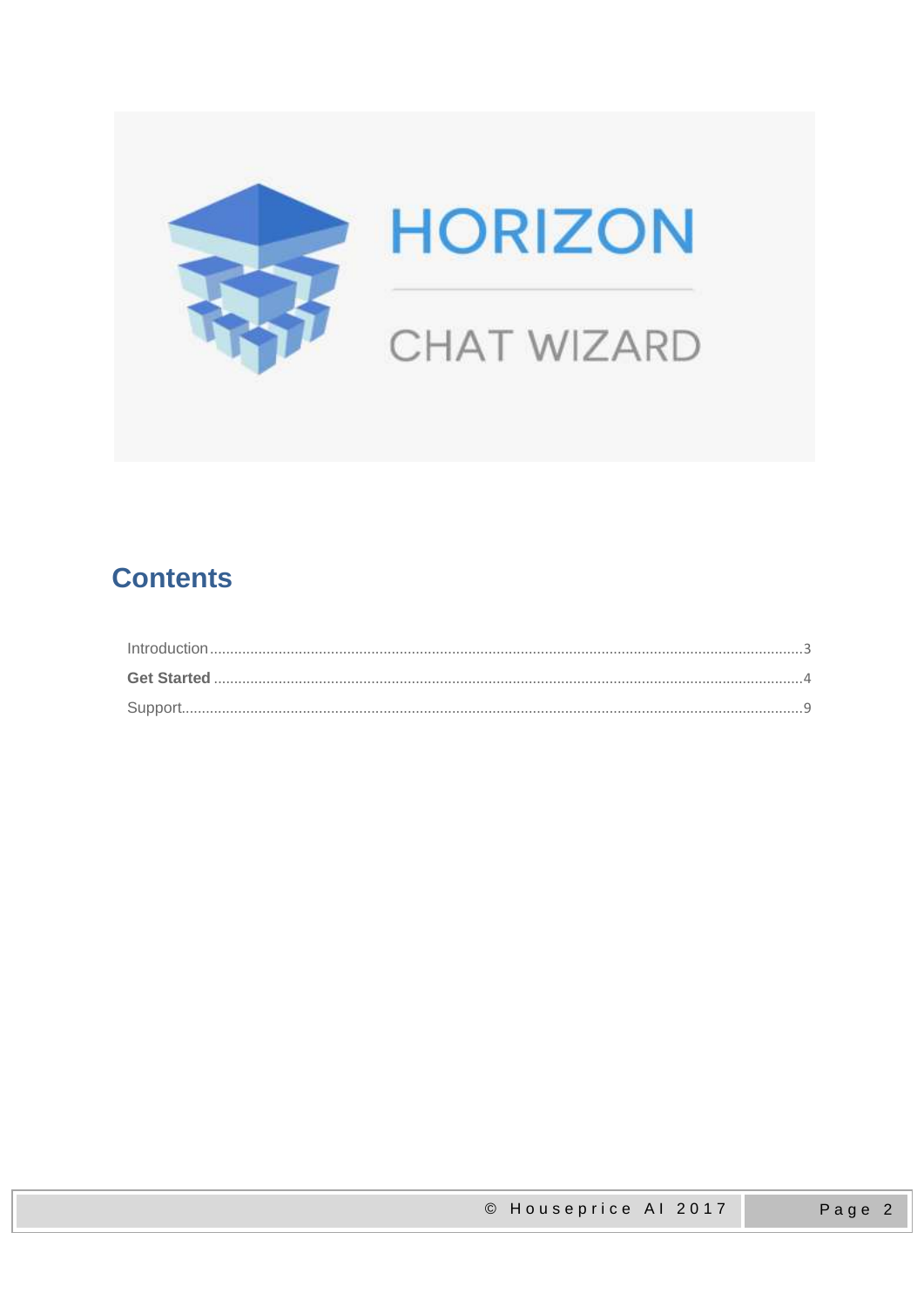

### <span id="page-2-0"></span>**Introduction**

**Welcome to the Horizon chat Wizard. Horizon uses Crisp instant messenger to enable you to chat to your clients straight from the Horizon app.**

With Crisp you can answer questions on line and receive e-mail messages off line. Crisp also records copies of your chat which you can archive and search. Simple.

- **Unlimited chatbox -** Chat with all your visitors
- **Apps for any device** Put Crisp on all your devices.Reply to chats on the go
- **Offline email responses -** chat continues by email if your visitor goes offline
- **Integrates with Slack** the Team conversation app

Crisp is free to use for up to to 2 users with unrestricted customers. If you require more users please check out their website : [http://www.crisp.im](http://www.crisp.im/)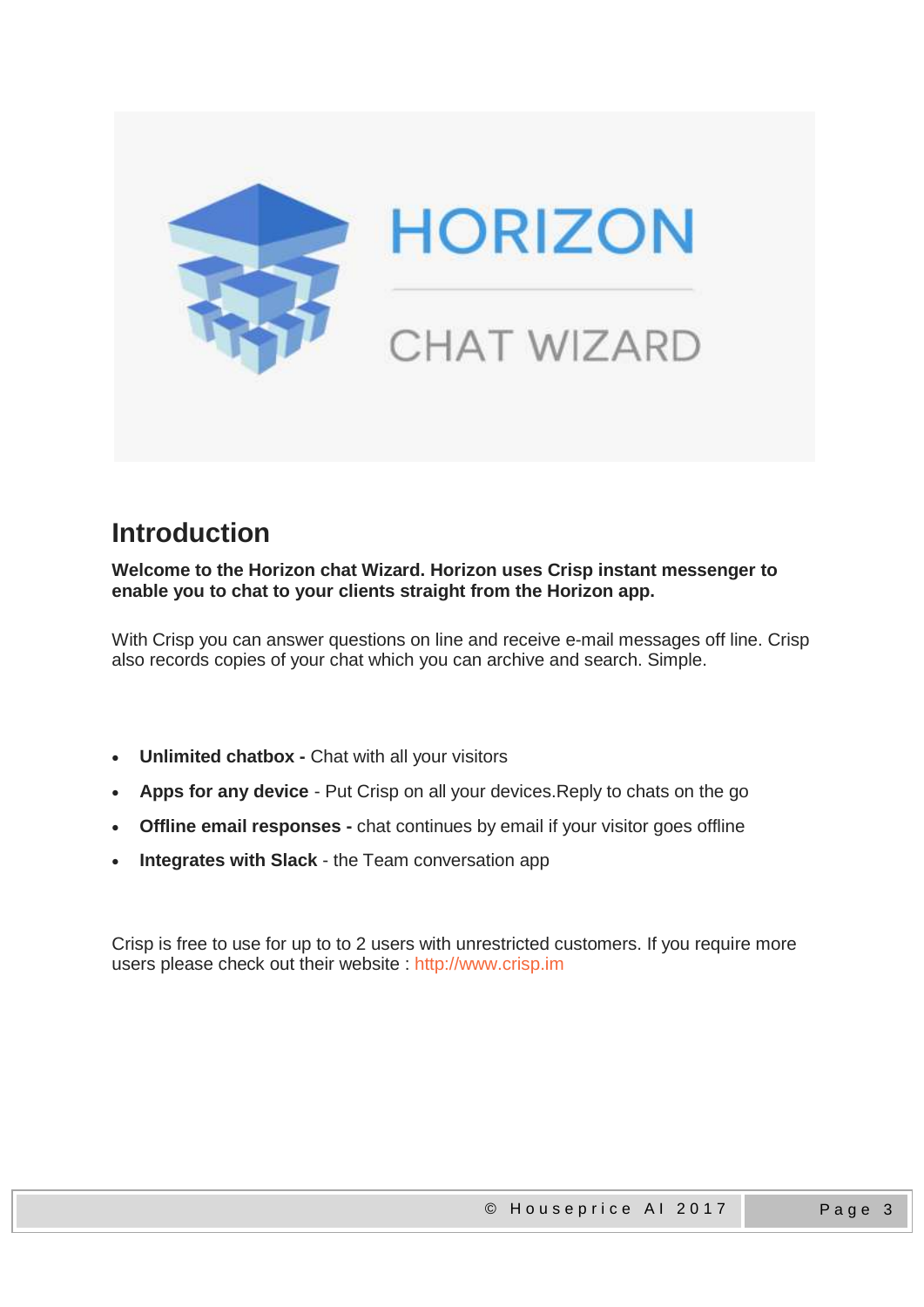

## <span id="page-3-0"></span>**Get Started**

**It is very easy to integrate Crisp with Horizon. Your clients will use the chat just as you use it to talk to us.**

This Wizard will show you how to make client conversations directly with your team on Horizon. You and your team manage the chat, on line and within the Crisp app autonomously.

To get connected with Crisp go to <https://crisp.im/en/>

#### Click on **Get your Crisp Chatbox**



Add your e-mail. Don't worry you can add your team members later**.**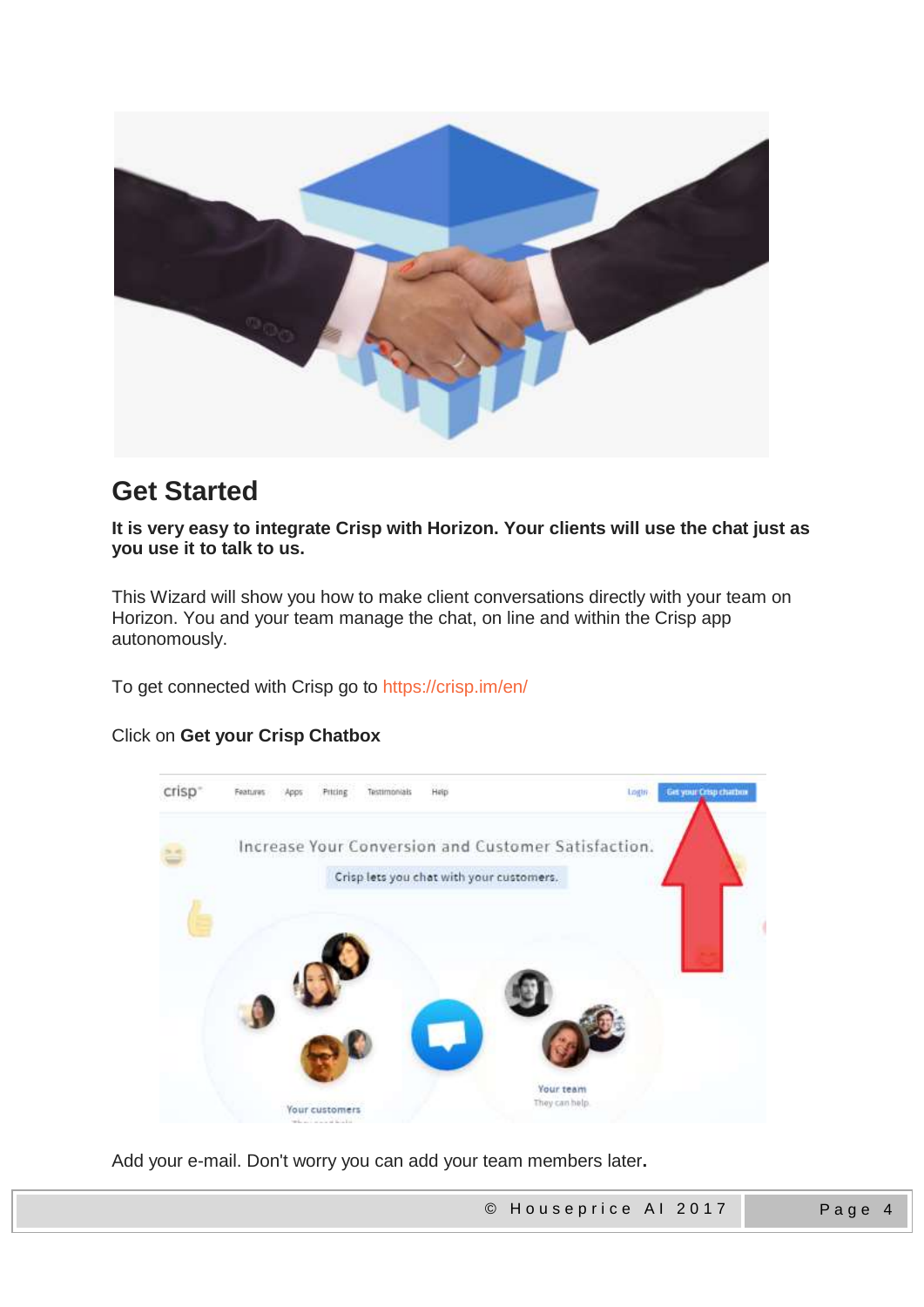

#### Create a new account

Add people in your team later

|            | newaccount@hotmail.co.uk<br> |
|------------|------------------------------|
| First name | Last name                    |
|            | <b>Next</b>                  |

#### **Click Next**

Enter the website as www.housprice.AI and the name as **Houseprice AI** and click Next.



# It's now time to setup! Fill your website information

www.mywebsite.com My Website Name  $\begin{array}{cccccccccccccc} 0 & 0 & 0 & 0 & 0 \end{array}$ 

© Houseprice Al 2017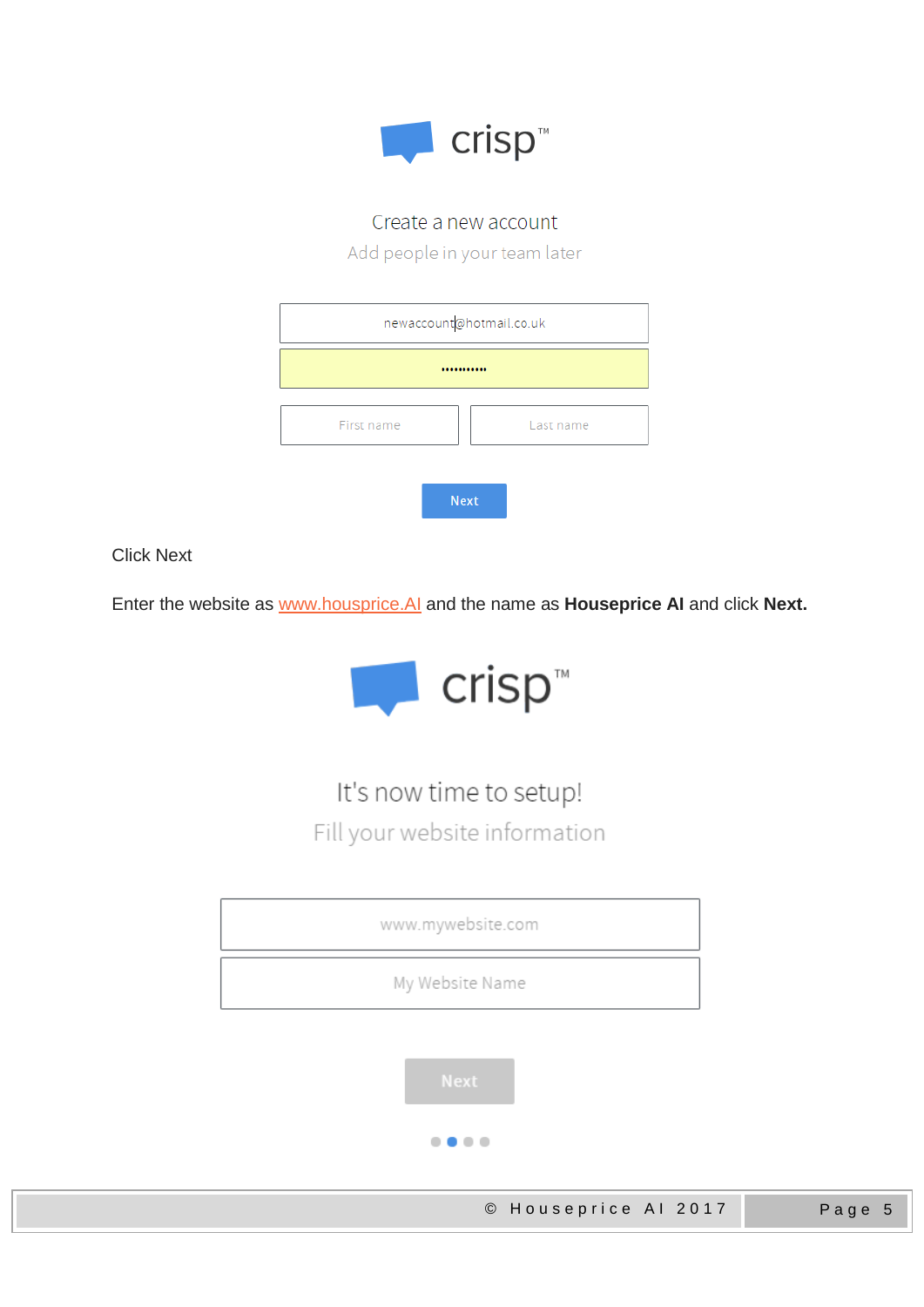Choose your plan and click **Next**



#### Choose your plan

Pick the plan that fit your needs

| <b>SEED</b>              |                                        |              | Free plan         |
|--------------------------|----------------------------------------|--------------|-------------------|
| Small websites           | Fair use limits Base features          |              |                   |
| PRO                      |                                        | 14 day trial | \$25/mth          |
| Slack integration        | Customize chatbox<br>No Crisp branding |              |                   |
| <b>BUSINESS</b>          |                                        | 14 day trial | \$70/mth          |
| Pro features             | Visitor email export<br>Mass messages  |              |                   |
| <b>FNTFRPRISE</b>        |                                        | 14 day trial | \$200/mth         |
| <b>Business features</b> | <b>Full encryption</b>                 |              | Offshore helpdesk |

Want to see all features? View plan details

**Crisp** now gives you the snippet of script that you will need to link to the site



This is your chatbox Copy and paste this website code in your HTML code rpttype="text|a=astript">Scrip=[]CRIP\_HEESTE\_C="3XXXXXXbcF+XXXXXX"+2xXXXXSTee .<br>https://www.archive.org/windows.com/windows/windows/windows/windows/windows/windows/windows/windows/windows/wi **COLINER** Don't know now **King our help** 

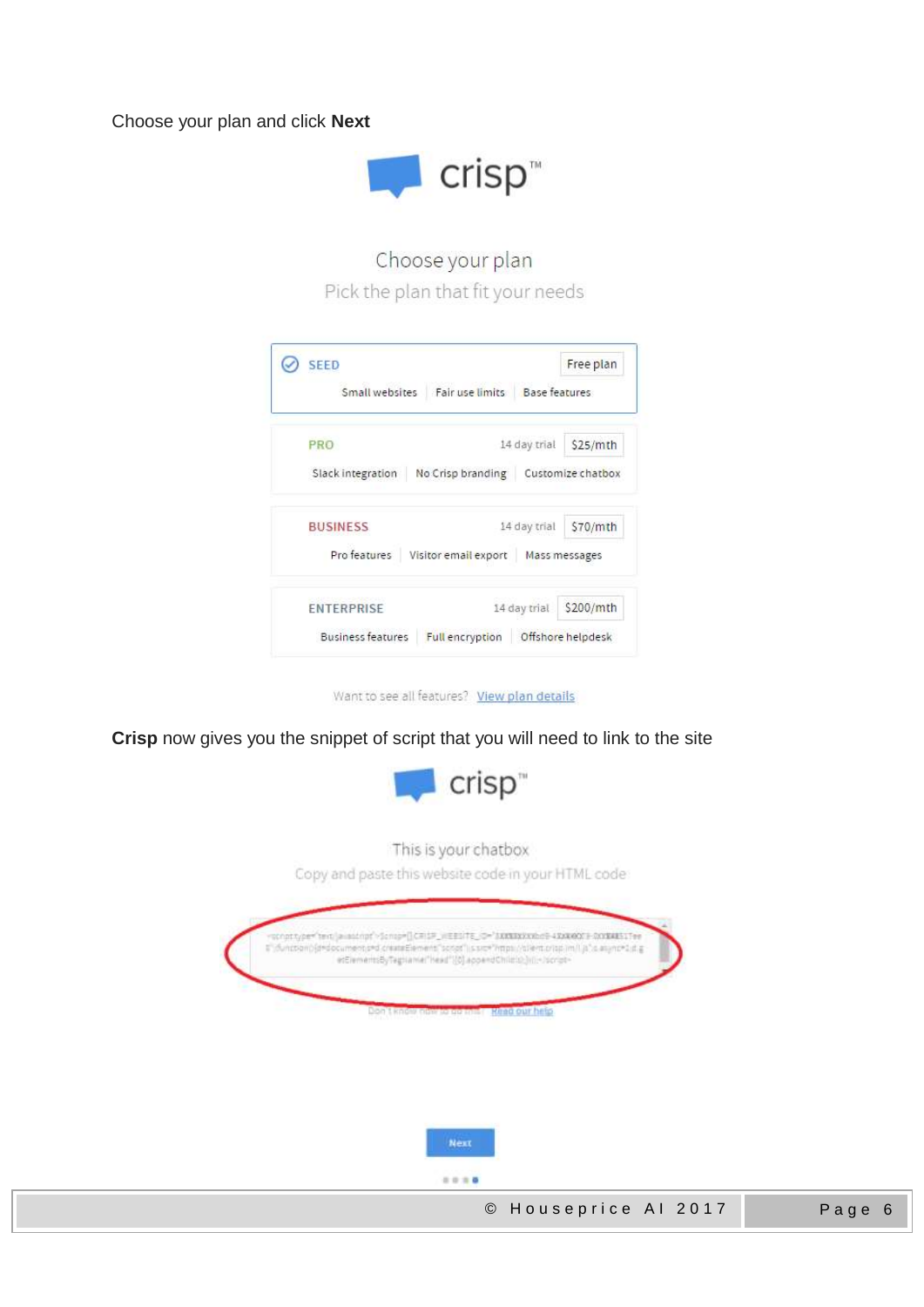Double click the script or drag your cursor over it to highlight the text. Right click and select copy.

Log in to **Horizon** as admin and click on settings on the Dashboard Menu bar.

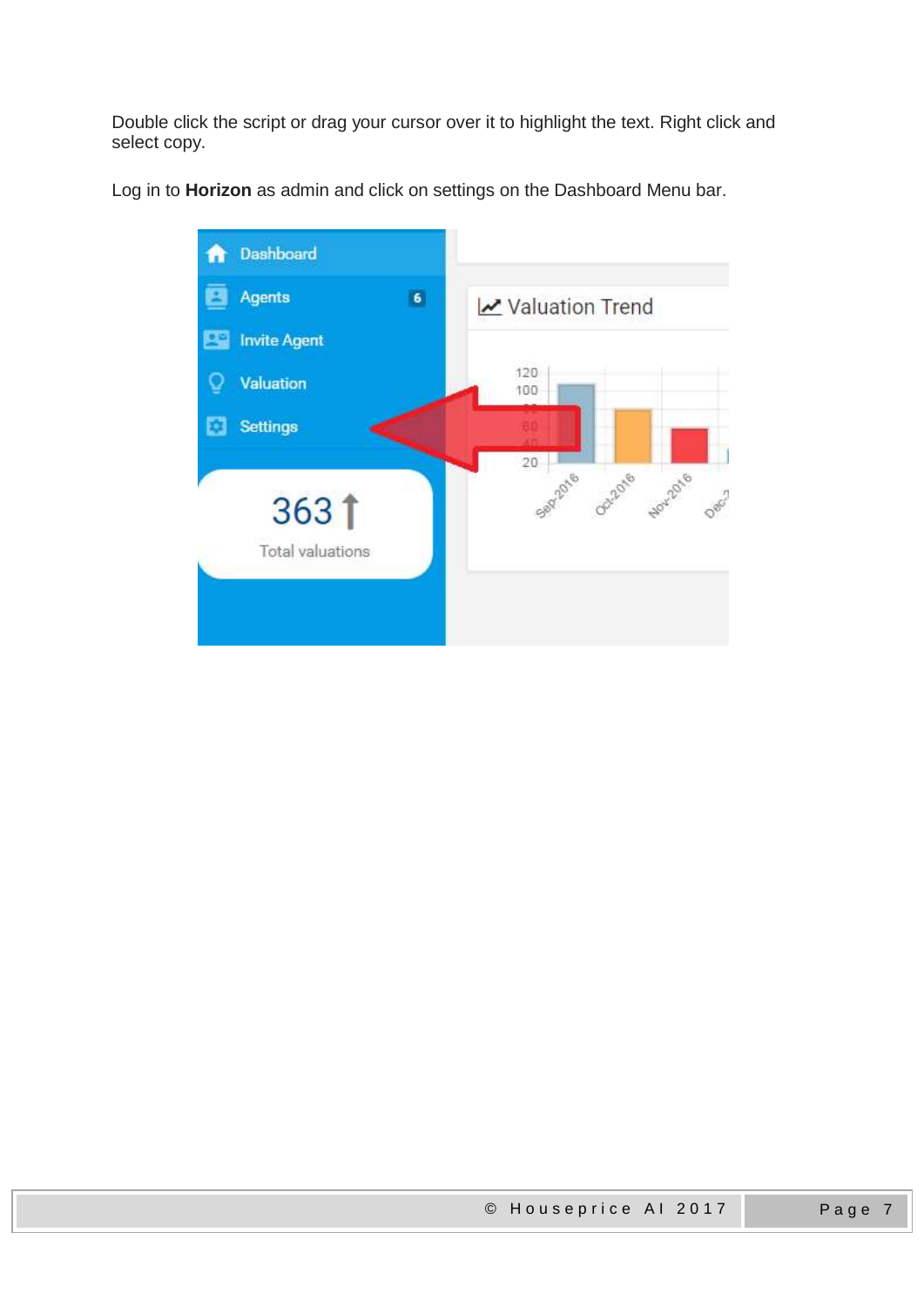Right click in the plug-in box and select paste. N.B. The snippet in the image is for illustration only.



That is all you have to do to get started. You can now chat with your clients through Horizon.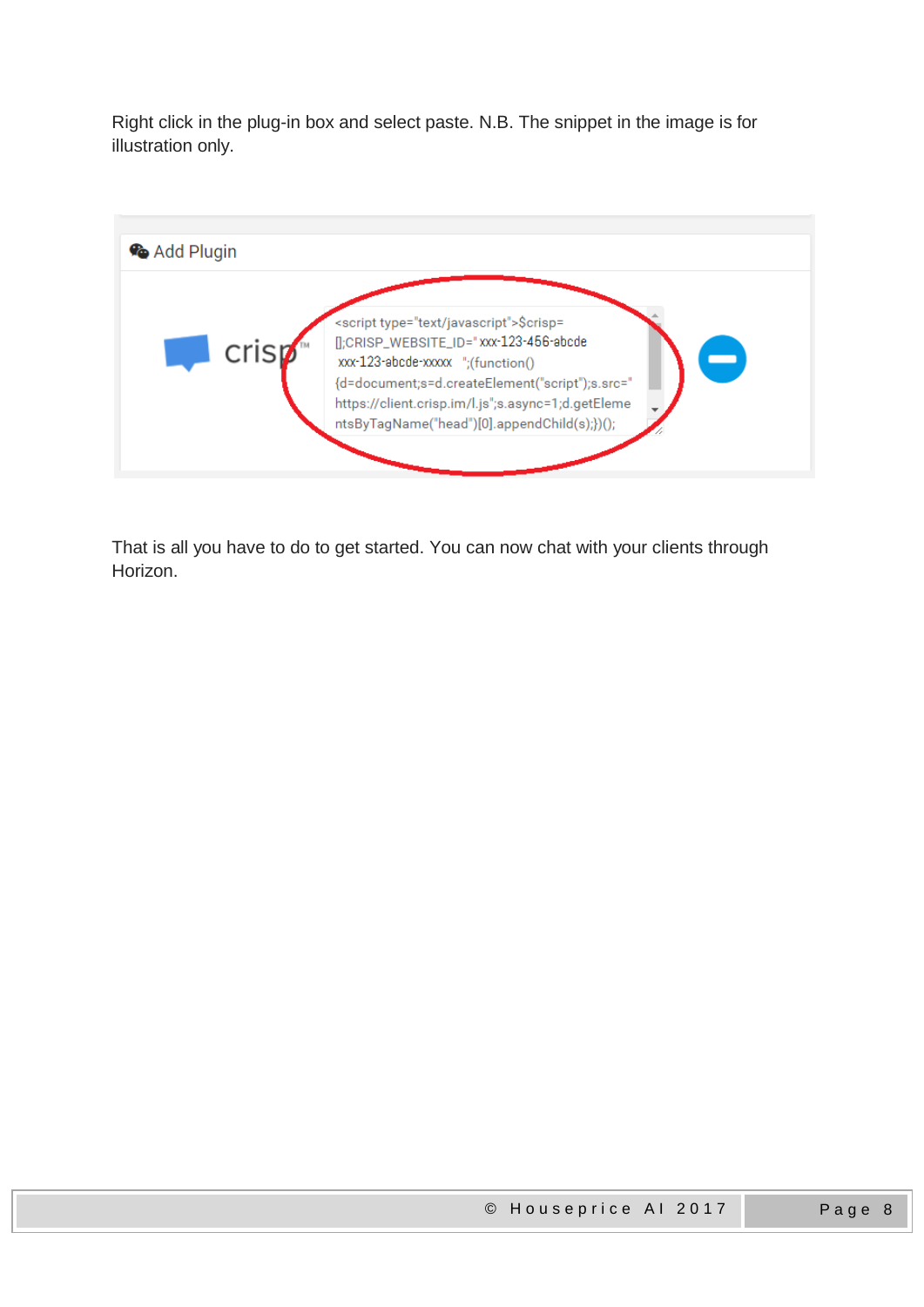

## <span id="page-8-0"></span>**Support**

This guide covers the basics of using Crisp with Horizon for your clients. Crisp Support is available on line from their website : [http://www.crisp.im,](http://www.crisp.im/) which has lots of information regarding using their app most effectively.

For any Support with using Horizon, our friendly Support team is always happy to help and support you on line for live chat during office hours, and will respond to any out of hours messages left in the chat as soon as possible. We are always happy to help.